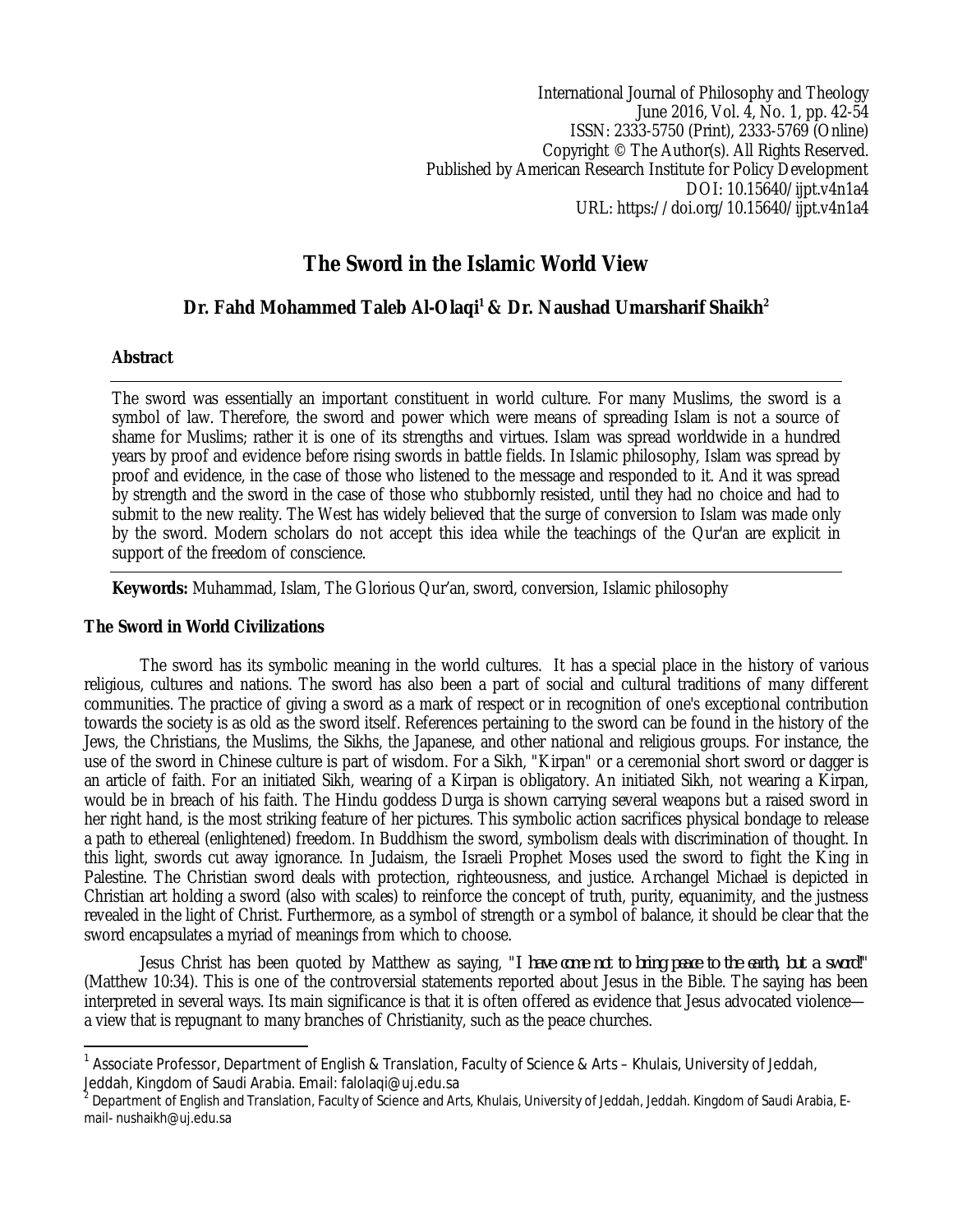Many Christians believe that the sword is a metaphor for ideological conflict and that Jesus is not advocating physical violence, especially since he talks of division in a family. Some may interpret this passage to mean that Jesus advocated physical violence under some circumstances, but this interpretation directly contradicts his teachings in the Sermon on the Mount and many of his other parables. The early seven hundred years of Christian expansion in northern Europe is that the work was mainly done by the sword, in the interests of kings and tyrants, who supported it, as against the resistance of their subjects, who saw in the Church an instrument for their subjugation. Christianity, in short, was as truly a religion of the sword as Islam was. The sword was to shorten the pride of the heathens to prevail. Comparing Jesus to Muhammad, Jesus did not complete his mission to mankind.

Therefore, many Christian communities believed the world was about to end, that Jesus was going to return shortly, and he would destroy the evil forces and usher in a Kingdom of God in which the believers would rejoice and live happily. In essence, they believed that Jesus would use the sword. There is no sense in pretending this claim of the conversion of the Vikings "Be Christian or die." It might have been an exceptional missionary tactic for some time. Cromwell's Inauguration was by the Sword and the Bible. For a stable religious prominence, the sword was the method of choice among Christian rulers and missionaries. The spread of Islam stands in contrast to the actions of the followers of Christianity, which since the time of the Emperor Constantine have made liberal use of the sword – often basing their conduct on Biblical verses. This was especially true of the colonization of South America and Africa, where native peoples were systematically wiped-out or forced to convert. William E. Phipps, in his work *Muhammad and Jesus* (1996), concludes that the teachings of Jesus and Muhammad are prophets of the same family.

The use of force was a must in the conventional laws of the Middle Ages. Hence Allah, the Creator, says in the Qur'an: "*Indeed We have sent Our Messengers with clear proofs, and revealed with them the Scripture and the Balance (justice) that mankind may keep up justice*" (*The Glorious Qur'an*: 57:25). The purpose behind sending the Messengers and revealing the Books was so that mankind might keep up justice with regard to the rights of Allah and the rights of His creation. In Makkah, the growth of the new religion was not easy for Arab pagans. The great success of Muhammad's life had been affected by sheer moral force, without a stroke of the sword. Prophet Muhammad prevailed in Arabia. According to the Arab chronicles, the battle of Badr was one of the most decisive battles of Islamic history. The swords of the Islamic conquests proved that most of the Islamic army was not thinking about gain or profits; they were fighting for monotheism.

#### **The Symbolism of Sword in Islam**

The image of sword in the flag of many Islamic countries up to these days is a symbol of power. The prominent American frieze in the U.S. Supreme Court portrays Prophet Muhammad holding the Holy Qur'an and wielding a sword known to Muslims as the *Dhu'l-Faqir*. The stone sculptures of eighteen lawgivers, from Hammurabi to John Marshall, are meant to signify the law's foundation in a stable society. The portrait includes Moses with the Ten Commandments. Prophet Muhammad is between Charlemagne and Justinian. He is shown with the Holy Qur'an, in one hand and a sword in the other. Some other traditions represent him as moving along the ranks with a drawn sword (Margoliouth, 1905: 269). Prophet Muhammad never claimed to be divine, and he never attributed supernatural powers to himself. The sword of Muhammad is the sword of the revelation of God.

The unambiguous and uncompromising belief in the Unity, the Greatness, the Wisdom of God, the Creator of the universe, in Islam is unparalleled among other religions. Sir Thomas Arnold observes that "the of the unity of God... has always been proclaimed in the Qur'an with grandeur, majesty, an invariable purity and with a note of pure conviction which is hard to find surpassed outside the pale of Islam. A creed so precise, so stripped of all theological complexities and so accessible to the ordinary understanding might be expected to possess and does indeed possess a marvelous power of winning its way into the consciences of men" (Arnold, 1913: 89). The Qur'an was a great challenge to the early Arabs. They were fascinated by the verses of the Qur'an and they confessed that no man could ever have uttered these verses. The Qur'an is powerful in words and statements that play the different roles which language plays.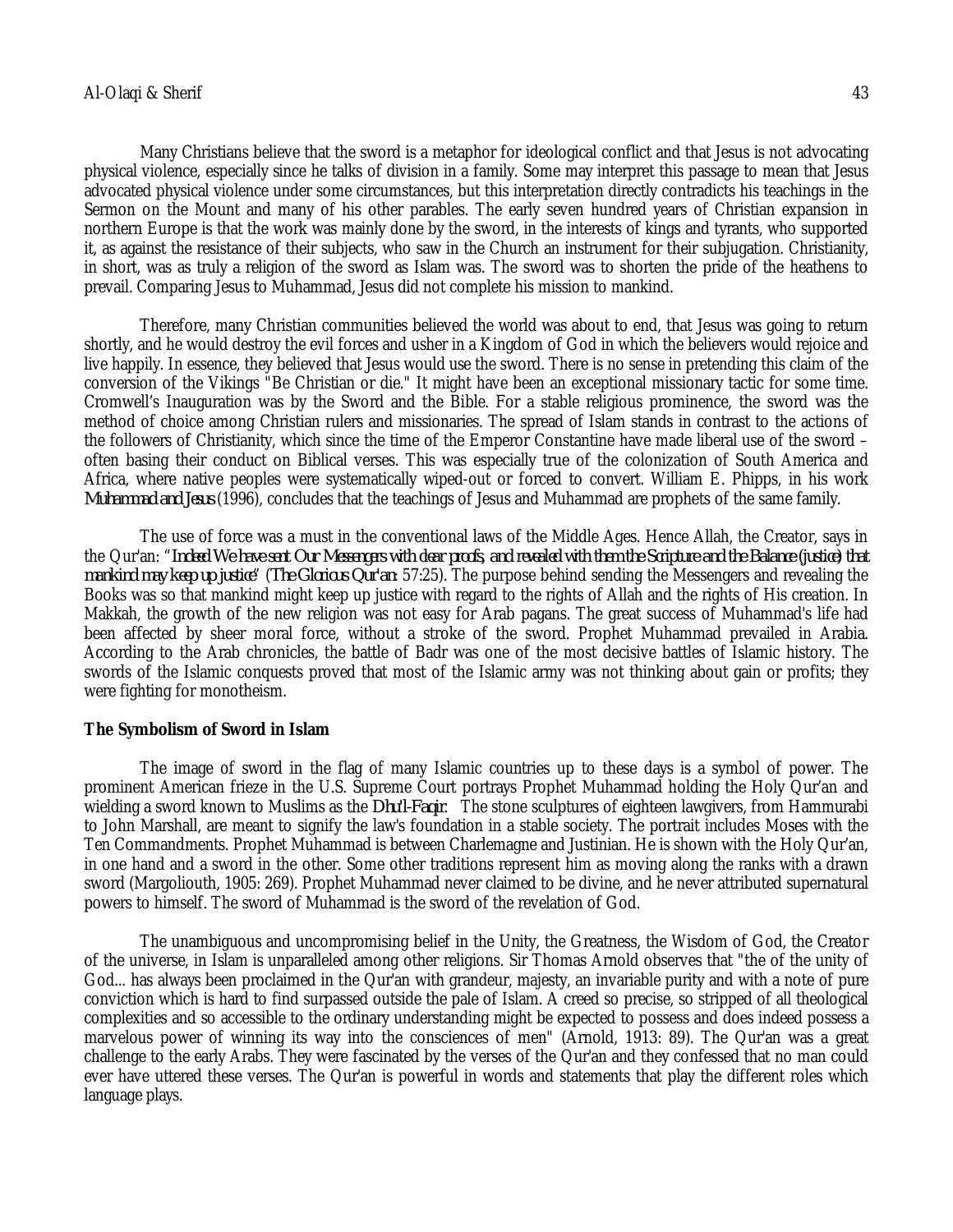The influence of Qur'anic informational power occurs through such means as rational argument, persuasion, or factual data. The Qur'an makes information into power by giving it to others who need it, by keeping it to themselves, by organizing it in some way, by increasing it, or even by falsifying it.

Muhammad was sent with the power of divine words of the Qur'an. He was asked by God to deliver his speech through communication which can change someone's mind, physically. The words of the Qur'an do not disappear from memory. They and their meanings remain. The words of the Qur'an crystallise the Arab thought. The speech of God makes the listeners' thoughts recoverable. The Arab pagans finally broke down their opposition and they confessed that the Qur'an has no similar production in the world.

The systems and laws that control their lives are all made up by human beings. In this case each idea and each system has the right to live safely within its own borders so long as it does not transgress the borders of others, so the various ideas and laws can co-exist and not try to destroy one another. But when there is a divine system and law, and alongside it there are human systems and laws, then the matter is fundamentally different, and the divine law has the right to remove the barriers and free people from enslavement to human beings. Islamic law dictated how to use the sword and Muhammad worked within boundaries of the human rights and the international law in the Middle Ages. Prophet Muhammad did not deny the use of force in his mission to convey the message of God to mankind. This force was used with the people of other prophets such as the force of Solomon, David and the God's natural force of flood with the people of Noah. The Prophet said: "I have been sent ahead of the Hour with the sword so that Allah will be worshipped alone, and my provision has been placed in the shade of my sword, and humiliation has been decreed for those who go against my command, and whoever imitates a people is one of them" (*Musnad Ahmad*, no.4869; *Saheeh Al-Jaami*, no.2831).

Among the most widely believed myths about Islam in the West today is the myth of forcible conversion to Islam. Many Westerners do believe that Islam is so widespread in the world today simply because of an unjust holy war carried out by the early Muslims to convert non-Muslims to Islam. Non-Muslims were offered the freedom to choose either Islam or death. The otherwise problematic fact is that so many people converted to Islam when it was, clearly, an inferior or even completely wicked religion. Charles M. Doughty states that "the sword is the key of their imagined paradise. The unwarlike but frenetic Arabians, inflamed with the new greediness of both worlds, ran down like wolves to devour the civil borderlands (Doughty, 1888:379). Ibn Batuta (1304–1369), a Moroccan Muslim explorer, known for his extensive travels, believes that Prophet Muhammad called for the use of the sword in his war against opposing tribes - Christian, Jewish and other Arab - in Arabia, when he was building his state; but that was a political act, not a religious one; basically a fight for territory, not for the spreading of the faith.<sup>3</sup> Prophet Muhammad advocated the use of the sword for achieving political and religious objectives.

#### **Islamic Law allows the use of the sword**

The Islamic philosophy of life lies in one's resigned submission to Allah, God the Creator. The purpose is that all religion should be for Allah alone, and that the word of Allah should be supreme. The word of Allah is a comprehensive phrase that refers to His words that are contained in His Book. Allah says: "*And We brought forth iron wherein is mighty power (in matters of war), as well as many benefits for mankind, that Allah may test who it is that will help Him (His religion) and His Messengers in the unseen*" (*The Glorious Qur'an*: 27:25). Therefore, whoever deviates from the Book is to be brought back with iron, i.e. by force. Hence, the soundness of the religion is based on the Qur'an and the sword. It was narrated that Jaabir ibn 'Abd-Allah said: "The Messenger of Allah commanded us to strike with this, meaning the sword, whoever turns away from this, meaning the Qur'an. Ibn al-Qayyim, a ninth century great Islamic scholar, says that Allah sent the Prophet with the guiding Book and the conquering sword, ahead of the Hour, so that Allah alone would be worshipped with no partner or associate, and his provision was placed beneath the shade of his sword and spear. Allah has established the religion of Islam with proof and evidence, and with the sword and spear, both together and inseparable (Ibn Al-Qayyim: 2005:18).

 $\overline{\phantom{a}}$ 3 Sir Thomas Walker Arnold. *The preaching of Islam: a history of the propagation of the Muslim faith*, p. 212.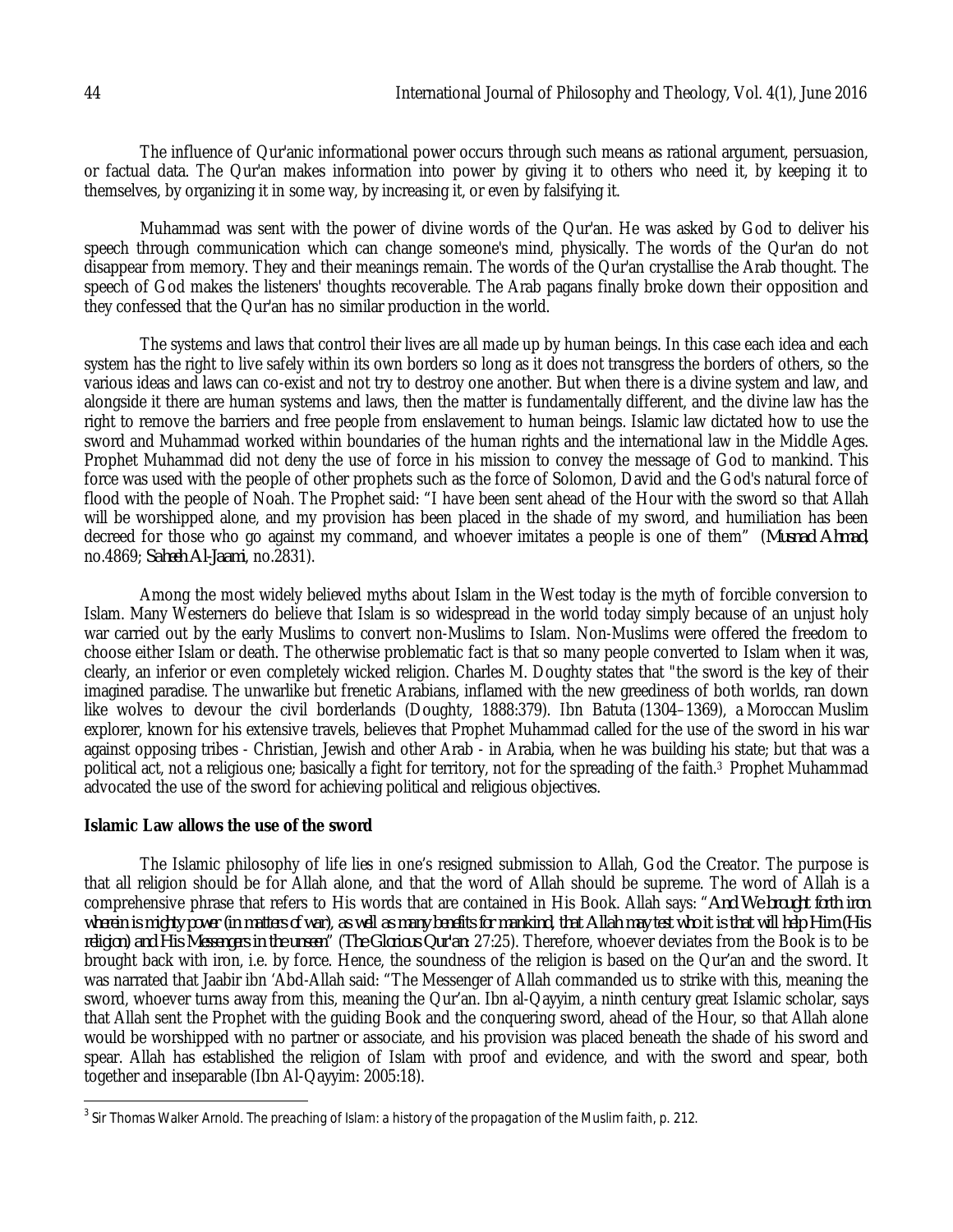Abu Bakr, the first Caliph in Islam, and the ruling elite of the new Islamic state embraced an expansionist policy (Donner, 1981: 251). Islam was the only rival that had met and conquered Christianity on a large scale and thus was the great rival of the Christian faith.

It often gave the opportunity to move from the static and stifling environment of the village to one of the expanding towns which were so typical of the early Islamic world. The Muslim authorities did not force people to convert but the structure of Muslim government did encourage people to make that choice. The ascetic Umar Umayyad Caliph (717-720), stopped the foreign wars and conquests. To his son, who asked for stern measures to root out evil, he replied, "That means the sword, and there are no good reforms that can be accomplished by the sword"(Payne, 1990:140). Although many Muslims deny the Orientalists' accusations that Islam was spread by the sword, great Islamic scholars approve the use of force but not violence. Shaykh al-Islam Ibn Taymiyah (1263–1328) says: The defeatists among the Muslims come out to defend Islam, and they want to exonerate Islam of this so-called lie, so they deny that Islam was spread by the sword, and they say that *jihad* is not prescribed in Islam, except in the case of self-defence. There is no such thing in Islam as taking the initiative in fighting in their view. This goes against what the Muslim scholars have stated, let alone the fact that it goes against the Qur'an and Sunnah. (*Ibn Taymiyah*, 2005: 28/263)

Many Muslim scholars and thinkers believe in the power of sword to save law and order as the Arab Bedouins of the desert believe in the proverb, "If there were no sword there would be no law of Muhammad." The Muslim philosopher Ibn Khaldun (1332-1406) was of the view that war had existed in society since 'Creation'. Man, by his very nature, was warlike, motivated to fight for selfish interests or emotion.<sup>4</sup> In the battles of Badr, Uhud and Tabuk, the responsibility was much more on every Muslim to present his services as a combatant (Crone, 1987:456). Moreover, in the declaration of the contemporary committee of religious affairs, Fatawa Al-Lajnah Al-Da'imah, "Islam was spread by proof and evidence, in the case of those who listened to the message and responded to it. And it was spread by strength and the sword in the case of those who stubbornly resisted, until they had no choice and had to submit to the new reality".<sup>5</sup> In *Futuhal-Buldan* of Baladhuri, Prophet Muhammad said: "All cities or districts were conquered by force, but Al Medina was conquered by the Koran" (Hitti, 1916:21)**.** 

The Qur'an is the first juristic source. The Qur'anic verses had been revealed in specific circumstances and it is not easy to illustrate these verses to verify the force purposes (*The Glorious Qur'an*: 27:25). Combat is ordered in the Qur'an, only under very specific and limited conditions and it is nothing more than what would today call "The War on Terrorism." Some Orientalists depict Islam as a religion of the sword and violence. They describe Islam as being powerful enough as the only option for Non-Muslims under its control would not be whether to accept Islam or reject it. It was rather to accept Islam at best, or to face death at worst. Orientalists illustrate from the Qur'an that killing is Allah's instructions: *"Fight and slay the pagans (non-Muslims) wherever you find them."* (*The Glorious Qur'an*: 9:5). They add that according to the Qur'an there should not be any other religion besides Islam in an Islamic country: *"If anyone desires a religion other than Islam, never will it be accepted of him; and in the hereafter he will be in the ranks of those who have lost."* (*The Glorious Qur'an*: 3:85).

In the Islamic doctrine, war is approved if the other refuses to open his land for Islamic teaching or to have truce and pay tribute: *Fight those who do not believe in God or the Last Day, and who do not forbid what has been forbidden by God and His Messenger [Muhammad], and those among the People of the Book who do not acknowledge the religion of truth until they pay tribute [jizya], after they have been brought low*" (*The Glorious Qur'an*: 9:29). This verse, and others like it, makes it clear that the People of the Book (that is Christian and Jews who have revealed scriptures) should be spared as long as they pay tribute and acknowledge their position as *second class citizens* (Revise). On the other hand, the poll tax is not collected from the weak and poor. In his message to the people of Hira, Khaled Ibn Al-Walid, a companion of the Prophet, said:

 4 . As cited in Majid Khadduri, *War and Peace in the Law of Islam* (1955) p.70.

<sup>5</sup> Permanent Committee of Creeds in Saudi Arabia 12/14, Fatwa no. 5441. See http://islamqa.info/en/ref/5441)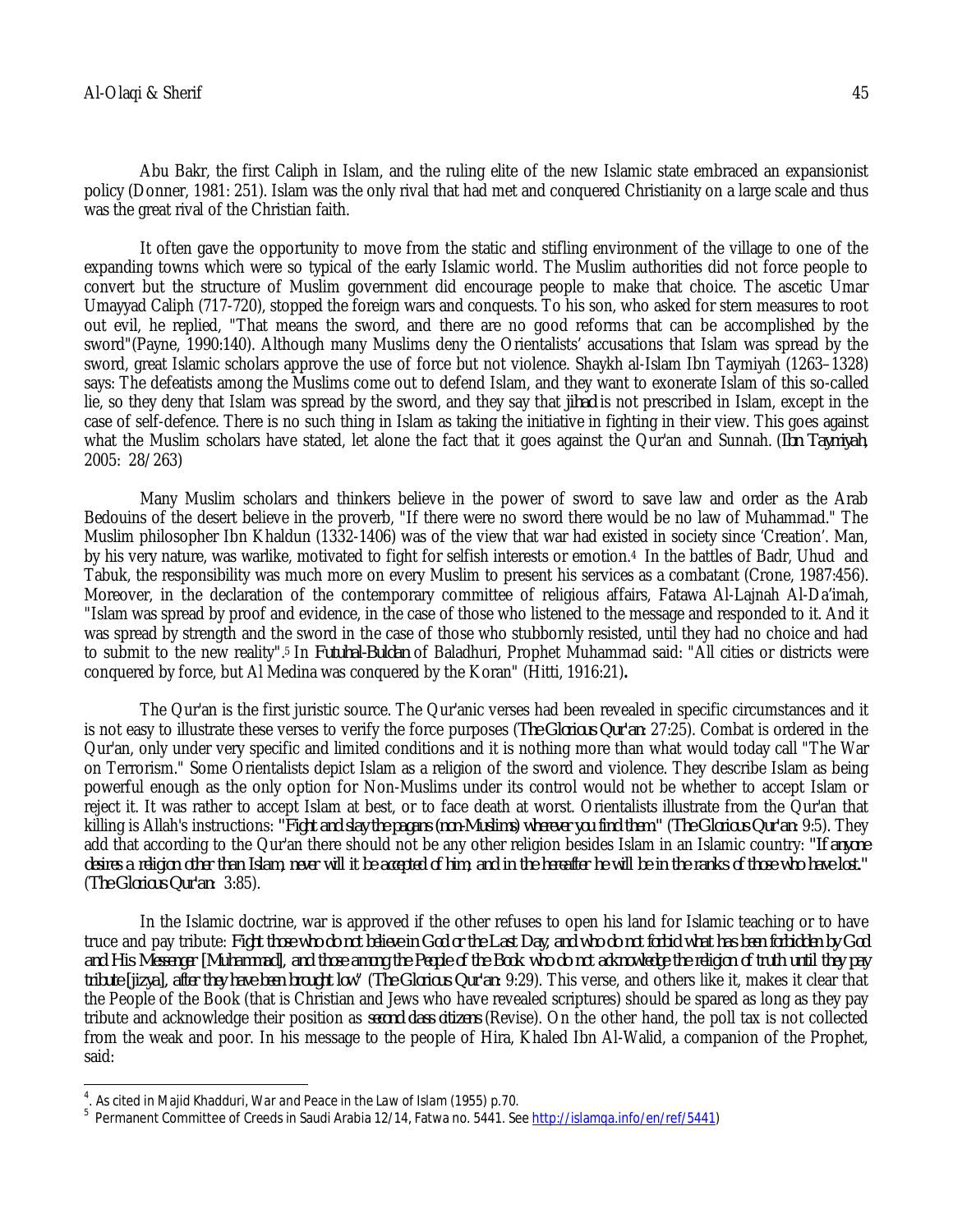When a person is too old to work or suffers a handicap, or when he falls into poverty, he is free from the dues of the poll tax; his sustenance is provided by the Moslem Exchequer.<sup>6</sup> The combative verses, especially (*The Glorious Qur'an*: 9:5) cited above therefore represent the final Muslim view on Holy War.

Patricia Crone states that the famous Verse of the Sword is directed against a particular group accused of oath-breaking and aggression and accepts those polytheists who remained faithful. Crone states that this verse seems to be based on the same above-mentioned rules. Here also it is stressed that one must stop when they do (Crone, 1989:456). The Prophet's conduct of war is similar to the international ethics of war. During his life, Prophet Muhammad gave various injunctions to his forces. The most important of these were summarized by Prophet Muhammad's companion, Abu Bakr, in the form of ten rules for the Muslim army: Stop, O people, that I may give you ten rules for your guidance in the battlefield. Do not commit treachery or deviate from the right path. You must not mutilate dead bodies. Kills neither a child, nor a woman, nor an aged man. Bring no harm to the trees, nor burn them with fire, especially those which are fruitful. Slay not any of the enemy's flock, save for your food. You are likely to pass by people who have devoted their lives to monastic services; leave them alone.—Abu Bakr, (Aboul-Enein and Zuhur, 2004: 22)

These norms were honoured by the second Caliph, Umar, during whose reign (634–644) significant Muslim conquests took place (Nadvi, 2000:519). This viewpoint was also honoured during the Crusades, as embodied by sultans such as Saladin and al-Kamil. For instance, after al-Kamil defeated the Franks during the Crusades, Oliverus Scholasticus praised the Islamic laws of war, remarking how al-Kamil provided the defeated Frankish armed forces with food: Who could doubt that such goodness, friendship, and charity come from God? Men whose parents, sons and daughters, brothers and sisters, had died in agony at our hands, whose lands we took, whom we drove naked from their homes, revived us with their own food when we were dying of hunger and showered us with kindness even when we were in their power (Weeramantry: 1997: 136). The sword in the Islamic civilization is a symbol of holy war. It aimed to spoil the philosophy of the gods of the others. Islam is not only a religion of spirituality. It is a religion of practice like *Jihad*. Undoubtedly taking the initiative in fighting has a great effect in spreading Islam and bringing people into the religion of Allah in crowds. Hence the enemies of Islam fear *Jihad*.

#### **The Philosophy of Jihad in Islam**

 $\overline{\phantom{a}}$ 

The holy war particularly as understood in the use of the expression: *jihad fi-sabil Allah* – means fighting in the way of God, or for His sake (Lane, 1817: 473-474). Modern scholarship, in accordance with traditional Islamic jurisprudence, has generally treated *jihad* in the context of military action as the one form of war which is permissible in principle in Islam; as the instrument of Islam's universal mission and, if need be, in the defense of Islam; and as an individual duty and collective obligation upon the community of Islam. Among modern Muslims, this subject has been one of great sensitivity since the accusations that Islam "converted by the sword" and is little more than a "warrior's cult" lacking spiritual and ethical depth pervaded so much of the polemical literature largely produced by Christian missionaries in the 19th and early 20th centuries writers who were often closely associated in ultimate outlook if not in person to many of the modern Western scholars of Islamic Studies.*"7*

<sup>6</sup> Mustafa Akyol 2004, 'Muslim Jurists on POWs and Non-Combatants', in *FrontPageMagazine.com* dated October 8, 2004 at <http://www.FrontPage.com> accessed on 25 July 2005.

<sup>7</sup> See *as recent an* example as Samuel M Zwemer. , "The Sword of Muhammad and Ali," .Moslem World, XXI (April, 1931), pp. 109-121. See Moulavi Cheragh Ali, A Critical Exposition of the Popular jihad (Karachi: Karimsons, 1977, reprint of the original 1885 Calcutta edition), for an anthology-like collection of extracts from the work of Orientalists and / or missionaries hostile to Islam.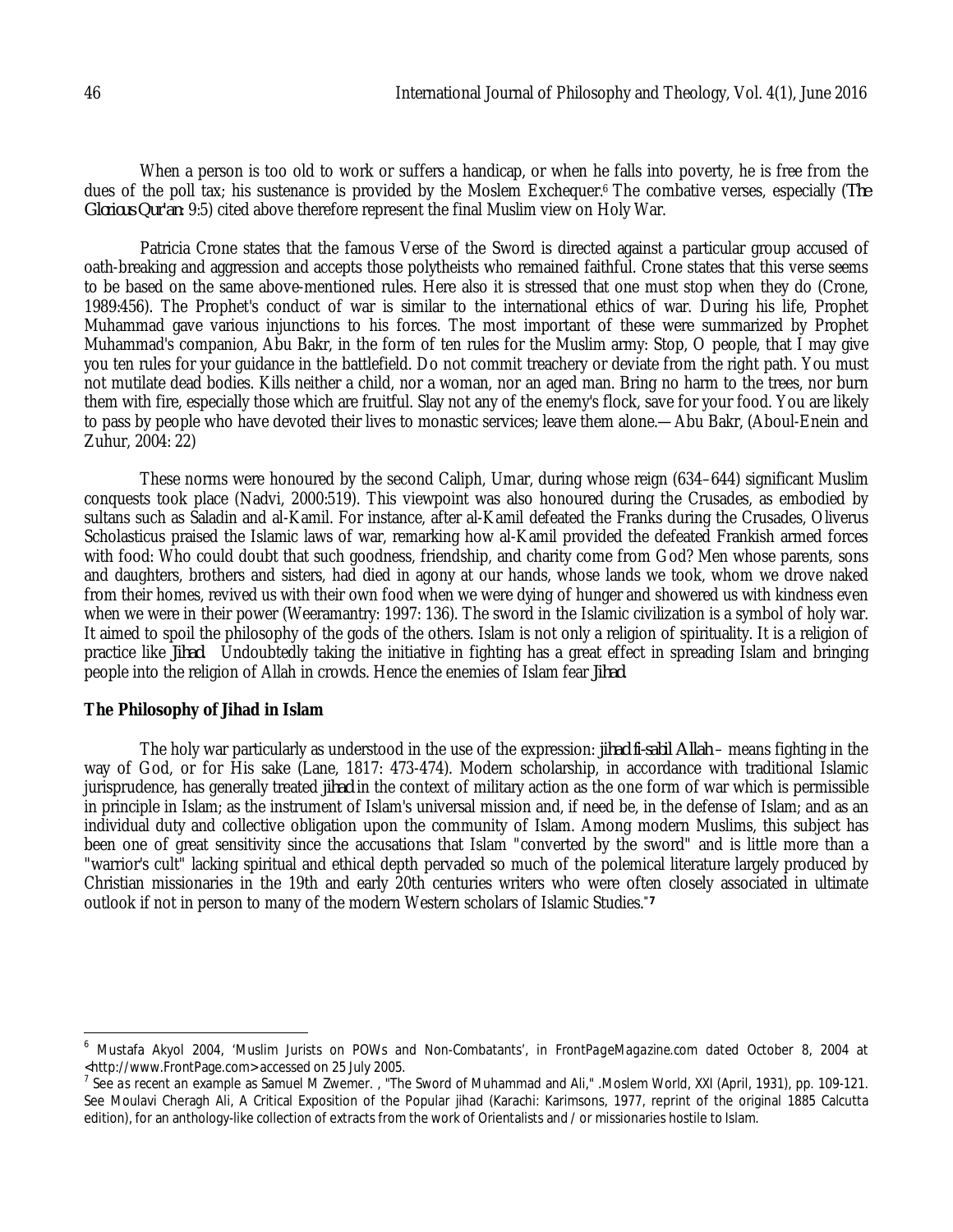This sensitivity is not only a factor in the consciousness of some modern Muslims and reflected in their political thought as it bears upon jihad (and as such shall be surveyed by this study), but it has also hindered the efforts of modern Muslim scholars as well as political writers in seeking the essence (and thereby the significance) of jihad within traditional Muslim consciousness, acceptable to whatever fashions of contemporary Western thought, be it the pacifist or dynamic evangelical witness of rationalist Victorian Protestantism that seems to have weighed so heavily upon Muslims receiving modern education in the late 19th and early 20th centuries or the more recent requirement of a "revolutionary ideology.'<sup>8</sup> The very "apparentness" should also be a warning.

Not only, as Leo Strauss observes, because "political philosophy is not the same as political thought in general. Political thought is coeval with political life,"<sup>9</sup> but because Islam is an all-inclusive social order based directly upon revealed Law. This precludes from the outset, as Ernest L. Fortin notes, "any sphere of activity in which reason could operate independently of the divine Law,"<sup>10</sup> and it is the rationalistic, autonomous aspect of Islamic philosophy that has had the least impact in the formation of Islamic Consciousness" (Nasr, 1976: 49-51). In this context the *jihad* is declared as an instrument for the establishment of an Islamic social order that differentiates between the popular idolatry of Arabia and a position within that social order for peoples possessing sacred scripture:

*Fight them until there is no more seditious unbelief and religion is for Allah. If they desist in their unbelief there is no enmity, save against the wrong-doers. That when the sacred months have passed, slay the idolaters wherever ye find them, and take them (captive), and besiege them, and prepare for them each ambush. But if they repent and establish worship and pay the poor due, then leave their way free. Lo! Allah Is Forgiving, Merciful. Fight against such of those have been given the Scripture as believe not in Allah nor the Last Day, and forbid not that which Allah hath forbidden by His messenger, and follow not the religion of truth, until they pay the tribute readily, being brought low"* (*The Glorious Qur'an*, 2:193; 9:5; 9:29).

In these circumstances fighting is a binding, sacred duty on Muslim thought he dislike it, and the Prophet is commanded to exhort the Believers to fight (*The Glorious Qur'an*, 2:126; 8:65-66) which he does in declarations that leave little room for ambiguity as to the uses of jihad as the instrument for an Islamic social order.<sup>11</sup>

In the West, jihad is one of the few Arabic words which most people believe they understand (Gulam, 2006:188). Jihad is often equated with the use of force and is often inaccurately defined as 'holy war'(Zawati, 2001:13). In reality, the term jihad comes from the Arabic verb '*jihada'*, meaning to struggle or exert. *Harb* is the general term used for war. Muslim scholar like Abdulaziz Ibn Baz classifies Jihad in different methods. He says:

Jihad is of various kinds, with one's self, one's wealth, by making *dua*, by teaching and guiding, by helping to do well in any way. The greatest form of jihad is jihad with one's self (i.e., going oneself and fighting), followed by jihad with one's wealth, jihad by speaking out and guiding others. *Dawah* is also part of jihad. But going out oneself to fight in jihad is the highest form. (Fatawa ash-Sheikh Ibn Baz, 7/334, 335)<sup>12</sup> There is some of the evidence from the Qur'an and Sunnah. The evidence clearly indicates that the sword is one of the most important means that led to the spread of Islam about the knowledge of the truth in God. Allah says:

*For had it not been that Allah checks one set of people by means of another, monasteries, churches, synagogues, and mosques, wherein the Name of Allah is mentioned much would surely, have been pulled down. Verily, Allah will help those who help His (Cause). Truly, Allah is All-Strong, All-Mighty* (*The Glorious Qur'an*: 22:40).

 $\overline{\phantom{a}}$ 

<sup>8</sup> In addition to the above cited work of Cheragh Ali, see also the chapter on jihad in Muhammed Ali, *The Religion of Islam* (Cairo: The Arab Writer Publishers and Printers, n.d.), pp. 545-599; Ameer Ali, *The Spirit of lslam* (London: Methuen, 1965).

<sup>9</sup> See Leo Strauss, "Introduction", in L. Strauss and J. Cropsey), eds., *History of Political Philosophy*, p.1."

<sup>&</sup>lt;sup>10</sup> Ernest L. Fortin, "St. Thomas Aquinas", ibid., p.226.

<sup>&</sup>lt;sup>11</sup> See Sahih al-Bukhari, M.M.Khan, trans., 10 vols. (Medina: Islamic University, 1971), Book IV, Chapters 93-102.

<sup>&</sup>lt;sup>12</sup> See Muhammad Saleh Al-Munajjid (2003-05-12). "Jihad: Not Only Fighting". Living Shari'ah.

http://www.islamonline.net/servlet/Satellite?pagename=IslamOnline-English-Ask\_Scholar/FatwaE/FatwaE&cid=1119503546772. Retrieved 16 August 2006.)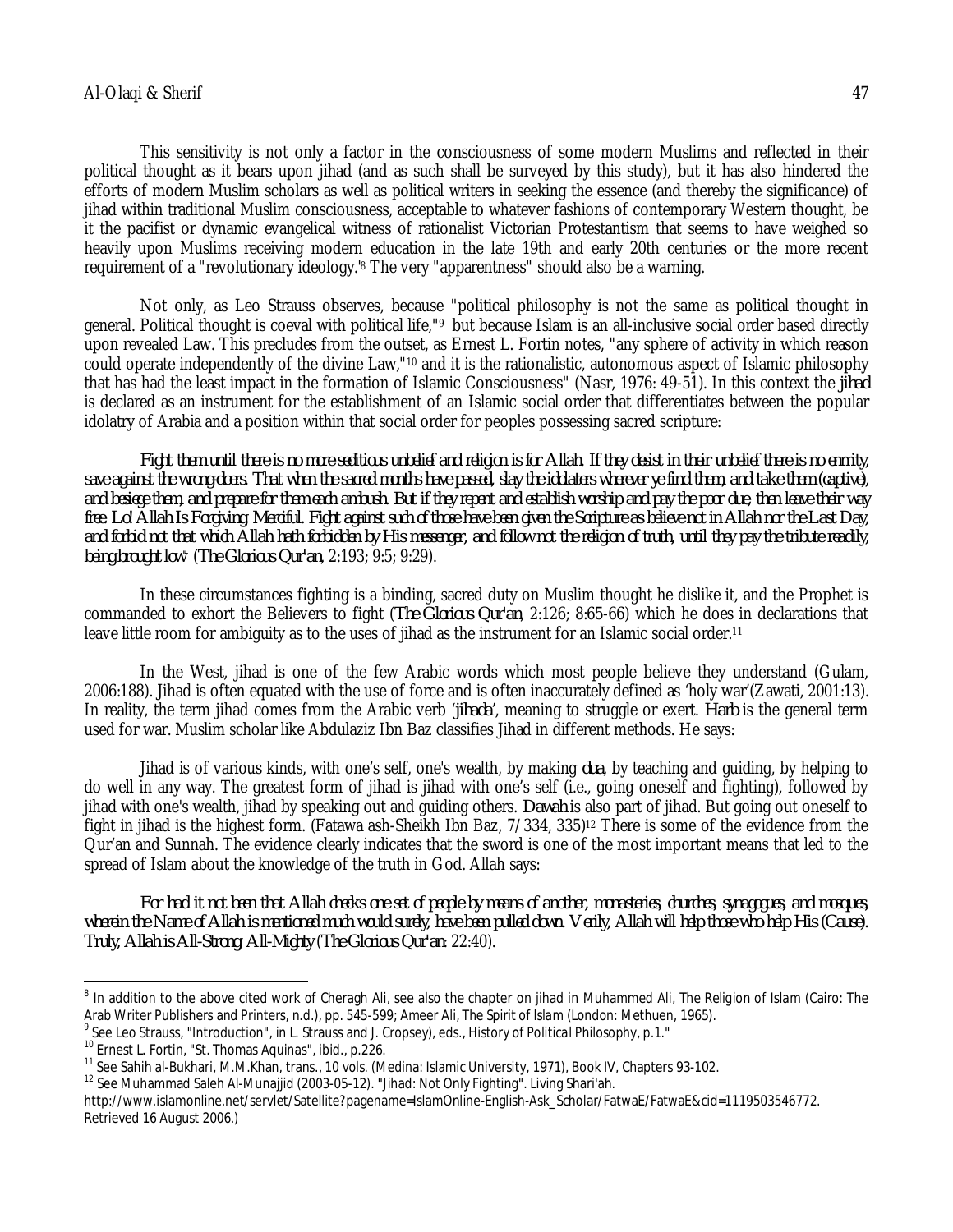In another verse, Allah says:

"*And if Allah did not check one set of people by means of another, the earth would indeed be full of mischief. But Allah is full of bounty to the 'Aalameen (mankind, jinn and all that exists)*" (*The Glorious Qur'an*: 2:251). Allah has commanded us to prepare the means of fighting against the unbelievers and frightening them. Allah says: "*And make ready against them all you can of*  power, including steeds of war (tanks, planes, missiles, artillery) to threaten the enemy of Allah and your enemy, and others besides whom, *you may not know but whom Allah does know*" (The Glorious Qur'an, 8:60). If Islam was only spread by peaceful means, what would the *kuffaar* have to be afraid of? Of mere words spoken by the tongue? In *al-Saheehayn* it is narrated that the Prophet (peace and blessings of Allah be upon him) said: "*I have been supported with fear as far as a month's journey*." Would the *kuffaar* be afraid of being told, "Become Muslim, but if you do not then you are free to believe and do whatever you want?" or were they afraid of jihad and the imposition of the *jizyah* and being humiliated? That may make them enter Islam so that they may be spared this humiliation.

When the Messenger called people to Islam, his call was accompanied by the sword, and he commanded his leaders to do likewise, so that when the people saw the seriousness of the Muslims in calling people to their religion, that dispelled any confusion (*Sahih Al-Bukhari,* No. 4787). Prophet Muhammad initially propagated the religion of Islam by teaching, by preaching, and argument. In the earlier Surahs of the Qur'an, the Prophet is described as a Warner. It is the sword of intellect. The sword conquers the hearts and minds of men and women. The Qur'an says, "*Invite (all) to the way of thy Lord with wisdom and beautiful preaching; and argue with them in approaches that are finest and most gracious* (*The Glorious Qur'an*: 16:125). But when he came to power he also felt conscious of a new authority and sanctioned the use of the sword. Therefore, the doctrine of the sword is as follows:

Know thou that the command of fighting was revealed by degrees, for the Prophet was at first commanded to deliver his message, then to discuss and dispute and endeavor to convince the unbelievers by arguments; then the believers were permitted to fight; then they were commanded to fight, at first at any time, except the sacred months, then absolutely, without any exception.<sup>13</sup>

The holy war must be completely made over before the doctrine of *Jihad* can be eliminated" . <sup>14</sup> It would be interesting to compare the teaching of the New Testament with the Qur'anic verse about religious war:

"For not with swords loud clashing, Nor roll of stirring drums; With deeds of love and mercy, The heavenly Kingdom comes."<sup>15</sup>

The Prophet first used the sword to shed the blood of unbelievers in his mission in the battle-field of Badr. At Ohod battle, he received sixteen wounds. He is pictured as the great warrior of early Islam, and is said to have punished infidels by death through fire (*Sahih Al-Bukhari***,** 2005: 88, 2). From the earliest time legends gathered around him, as hero-warrior and saint. In the battle of Siffin, he is said to have killed five hundred and twenty-three men in one day with his sword. Afterwards, extraordinary feats were told of him; how he had severed heads from bodies and hewn bodies in two with his saber, *Dhu'l-Faqar.*<sup>16</sup> So this call to Islam was accompanied by the force of arms. Muslim (3261) narrated that Buraydah, a companion of Prophet Muhammad, said:

 $\overline{\phantom{a}}$ 

<sup>13</sup> See Ibn `Abidin iii: 237 quoted by F. A. Klein (1985), *The Religion of Islam*. Taylor & Francis Ltd. p. 174.

<sup>14</sup> MacDonald, D. B., (1999a). *Djihad*. In *The Encyclopedia of Islam*, ed. P. J. Bearman, Vol. I. Leiden: Brill, p. 17.

<sup>15</sup> It is a Christian hymn of Pilgrimage and Conflict no. 428, *Lead on, o king eternal*. See Index of *The Book of Common Praise*, Revised, 1938.

<sup>16</sup> See H. J. T. Johnson, "Regalia," in James Hastings, ed., (1951). *Encyclopedia of Religion and Ethics,* New York: Scribner's, p.21.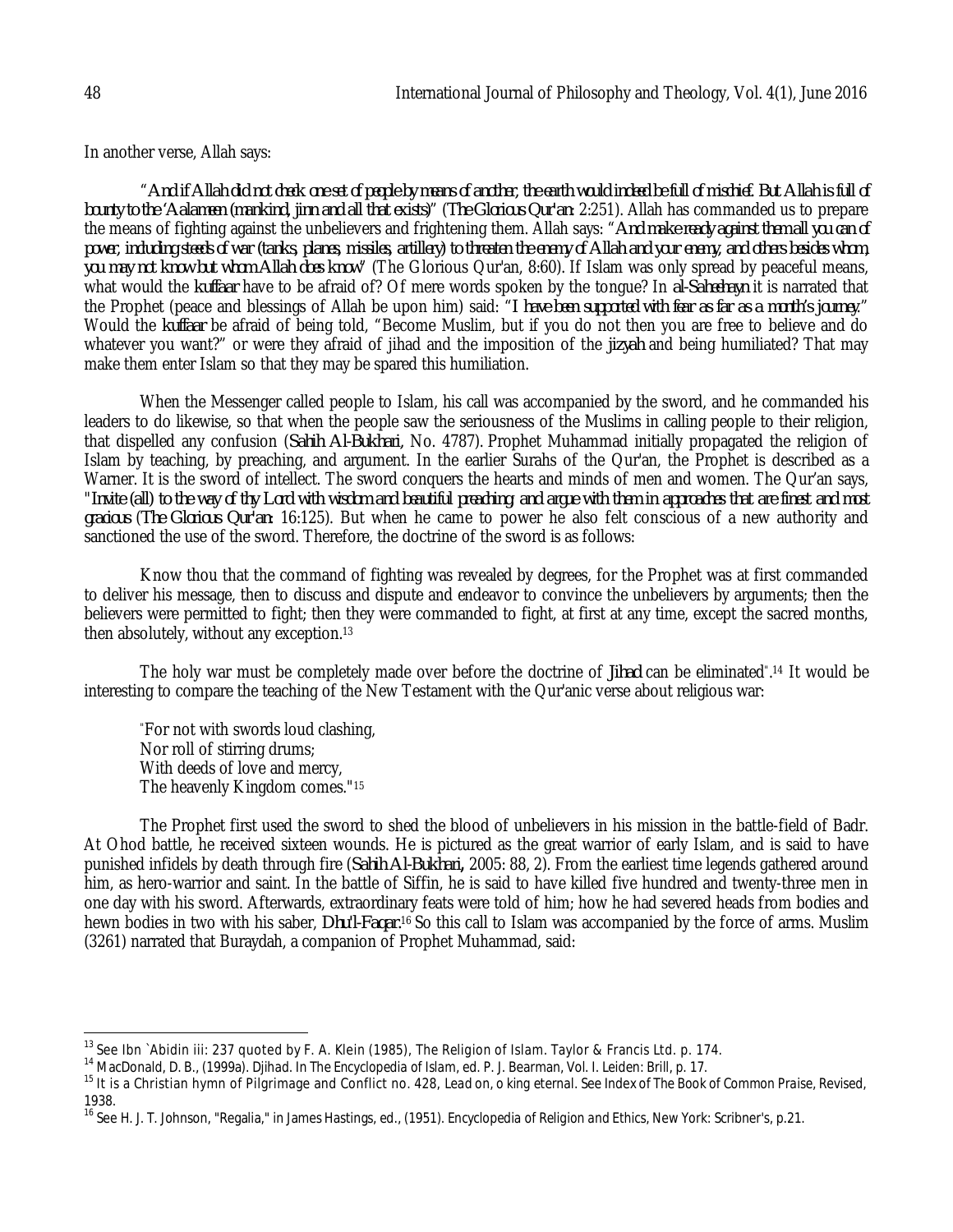When the Messenger of Allah (peace and blessings of Allah be upon him) appointed a commander to lead an army or a raiding party, he would advise him to fear Allah with regard to himself and the Muslims with him, then he said: "Fight in the name of Allah and for the sake of Allah. Fight those who disbelieve in Allah, fight but do not steal from the war booty (before it is shared out), betray, or mutilate. Do not kill children. If you meet your enemy of the pagans, call them to three things, and whichever one of them they respond to, accept that from them and leave them alone. Then call them to Islam and if they respond, accept that from them and leave them alone. If they refuse but they pay the *jizyah*, then they have responded to you, so accept that from them, and leave them alone. If they refuse then seek the help of Allah and fight them…"

Therefore, the Messenger of Allah told his commanders to call the unbeliever to Islam whilst wielding their swords over their heads. If they refused to become Muslim then they should pay the *jizyah* with humility. If they refused then there was nothing left for them but the sword – "If they refuse then seek the help of Allah and fight them (*Sahih Muslim*, no.3261). Dr. D. W. Leitz, in rebutting this false charge, based his *Jihad* argument on the Qur'an itself. He said, 'all these arguments, advanced to prove that the purpose of *jihad* was to spread Islam by force, are contradicted by the Qur'an. The Qur'an says that the purpose of *jihad* is to protect mosques, churches, synagogues and cloisters.'<sup>17</sup> Dr Leitz has referred to the Qur'an:

'*Permission to fight is granted to those against whom war has been made because they have been wronged. Allah indeed has the power to help them. They are those who have been driven out of their homes because they affirmed that our Lord is Allah. If Allah did not repel the aggression of some by the means of others, then surely cloisters, churches, synagogues and mosques—where His name is honored would be destroyed?*' (*The Glorious Qur'an*: 22:40- 41)

The fact that the sword and power were means of spreading Islam is not a source of shame for Islam, rather it is one of its strengths and virtues, because that makes people adhere to that which will benefit them in this world and in the Hereafter. Many people are foolish and lacking in wisdom and knowledge, and if they are left to their own devices, they will remain blinded to the truth, indulging in their whims and desires. Therefore, Allah has prescribed jihad in order to bring them back to the truth and to that which will benefit them. Undoubtedly, wisdom dictates that the fool should be prevented from doing that which will harm him, and should be forced to do that which will benefit him. Al-Bukhaari (No. 4557) narrated that Abu Hurayrah, a companion of Prophet Muhammad said: "You (true believers in Islamic Monotheism, and real followers of Prophet Muhammad and his Sunnah) are the best of peoples ever raised up for mankind'. He said: "You are the best (i.e., the most beneficial) of people for mankind; you bring them in the chains that are around their necks until they enter Islam" (Sayyid Qutb, 1999: 217-222).

## **The Sword's Argument in the West**

Islam is not only a religion, but it is a political system and a social life. Changes effected in the political or social worlds of a Muslim people are invariably effected at the expense of loyalty to the religion of Islam. As Daniel Vitkus highlights, "Islam was narrowly defined and caricatured as a religion of violence and lust–aggressive jihad in this world, and sensual pleasure promised in the next world" (Vitkus, 1999: 217). The Qur'an is precise in its message for every aspect of our lives regardless of nationality, ethnic and cultural origin, gender, or social- economic level. It not only reaches all levels of understanding and intelligence, but takes into account human frailty and guides us to social conduct which allows us to live together in this world with one another with dignity, honesty, and kindness. But it must be practiced according to the teachings of the Qur'an. This is a task which requires constant striving and effort; hence, the importance of constant contact with God through daily prayer. It is a "code of conduct" that is concise, pure, understandable, merciful, and hopeful. It is for these reasons--the simplicity of Islam--that Islam has spread so rapidly through the ages.

 $\overline{\phantom{a}}$ <sup>17</sup> See Dr D. W. Lenz, *Asiatic Quarterly Review*, October 1886.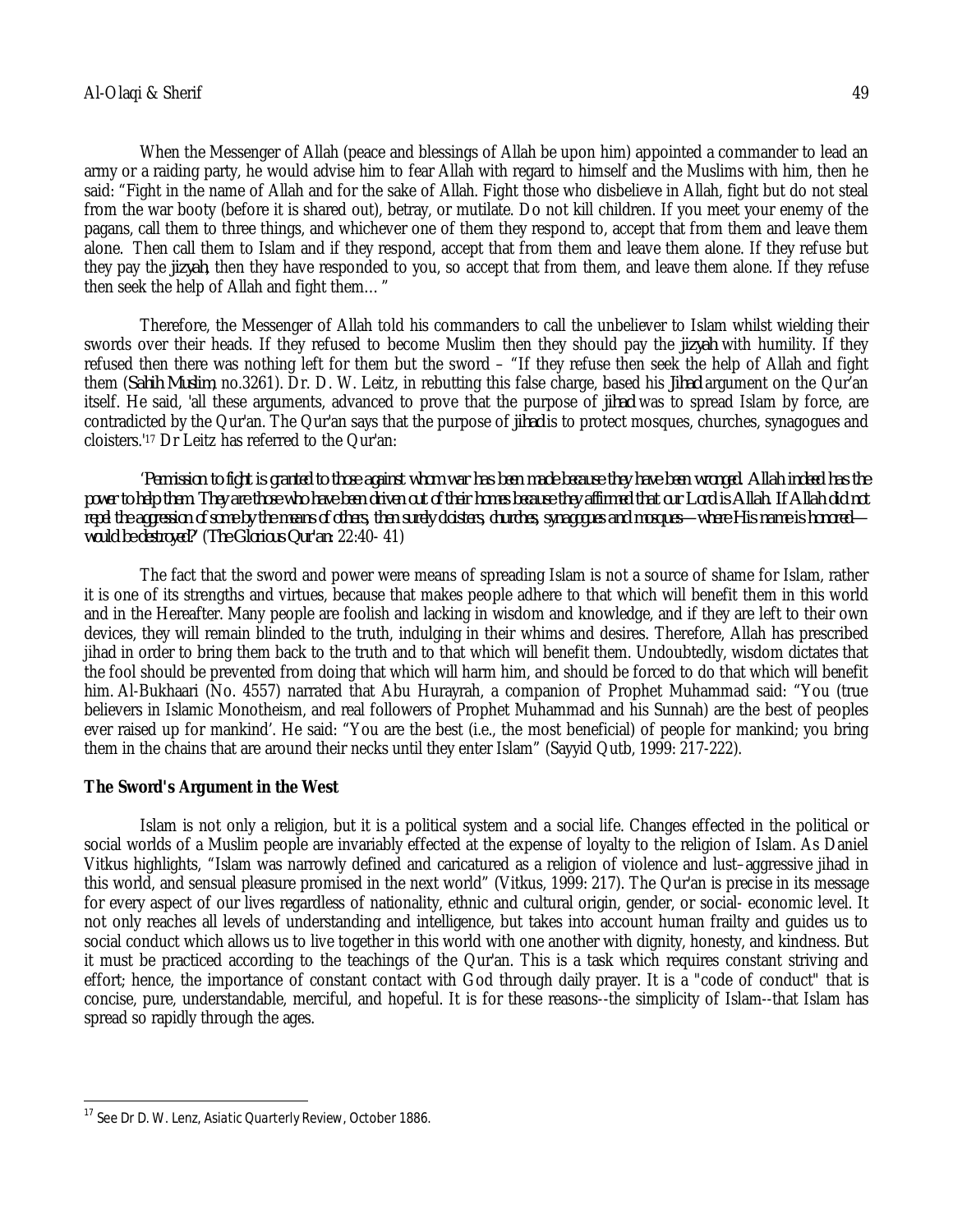The Qur'an states: "*Let there be no compulsion in religion. Truth stands out clear from error"* (*The Glorious Qur'an*: 2:256)*.* Allah instructs Muslims "*Say: the truth from your Lord and let him who will believe and let him who will reject*"(*The Glorious Qur'an*: 18:29). For Muslims, Islam is the religion of the Truth and the Qur'an is the book of the Truth: *"We sent down the Qur'an in Truth and in Truth has it descended*" (*The Glorious Qur'an*: 17:105); "*Put your trust in Allah for you are on the path of the manifest Truth*" (*The Glorious Qur'an*: 27:79).

Many people have chosen Islam throughout the more than 1400 years of its history. Islam has penetrated the Middle East, North Africa, Spain, West Africa, East Africa, Eastern Europe, Asia Minor, the Caucasus, Central Asia, Afghanistan, India, Western China, and the Malayan Archipelago. Islam in all these regions replaced so many other well-established religions: Christianity, Zoroastrianism, Buddhism, Hinduism, Paganism and animism. Islam triumphs over all those religions in so many different places at so many different times. The reasons are very clear. First and foremost, Islam is an amazing blend of simplicity and rationality: a very simple religion yet very rational at the same time. Professor Hodgson has explained the reasons for the popularity of Islam as follows:

Muslims made a personal appeal to people's religious consciousness. On the level of straight argument, they often put forward the populistic intelligibility of Islam. Muslims commonly ridiculed, in the name of intellectual good sense, the more mythically convoluted teachings of older traditions. This could seem attractively straightforward to people dissatisfied with taking things on faith from a learned priest whose mysteries they could not comprehend. A single Creator is to be worshipped by each person for himself, on the basis of revelation that had been given to a famous prophet whom millions already acknowledged. This was at once intelligible and plausible (Hodgson, 1974: 196). Sir William Muir, the author of a four-volume biography of Prophet Muhammad, which has been prominent within Orientalist literature since the middle of the nineteenth century, is one of those Orientalists who proved Orientalism as challenging studies. Muir's most important rationale was to convert Muslims to Christianity.

In *The Life of Mahomet* (1858), he wrote on orthodox Islamic biographies of the Prophet, which evidently orchestrated the Christians' dubiety and skepticism that piled upon the Prophet by earlier Orientalists. Sir William Muir says, 'the sword of Mahomet and the Coran are the most fatal enemies of civilization, liberty and truth which the world has yet known' in the nineteenth century' (Muir, 1858:111).

Islam is not fundamentally established by the sword. The legend of Muhammad's propagating Islam only by the sword, which was made popular in Europe during the Crusades, is baseless. In debunking the myth that Islam was "spread by the sword", the (non-Muslim) historian De Lacy O'Leary wrote: History makes it clear, however, that the legend of fanatical Muslims sweeping through the world and forcing Islam at the point of the sword upon conquered races is one of the most fantastically absurd myths that historians have ever accepted (O'Leary, 1923:8).

The first historical book known in the England that contained a positive understanding and constructive arguments about Messenger Muhammad is Henry Stubbe's *An Account of the Rise and Progress of Mahometanism with the Life of Mahomet and a Vindication of Him and His Religion from the Calumnies of the Christians*. Stubbe argues that the teachings of Muhammad are entirely consistent with the laws of nature, just like the original Christian and Jewish teachings in their earlier phases (Stubbe, 1954:183). Moreover, he says that the claim that Muhammad disseminated his teachings by the sword is a calumny; the wars he fought were aimed at re-storing the old, original religion, rather than instituting a new one (Ibid*,* 192). According to Stubbe, the Prophet Muhammad's teachings were centered on the idea that paganism should be eliminated all over the world, that God is one and has no partners. Stubbe adds that when the Prophet Muhammad sought to end paganism, he never forced anyone to enter Islam. In fact, the Prophet Muhammad himself wrote some letters that sanctioned the protection of Christians and Jews in the Arabian Peninsula (*Ibid.*).

The idea of the spread of Islam by sword was popularized at the start of English literary imagination in the Restoration period. For instance, in the tragic Oriental play *Ibrahim The Illustrious Bassa*, Sir Roger Boyle (1621-1676) put the words in the mouth of the minister Ibrahim Basha to justify fight to conquer land and booty as holy as urges by 'Our valiant Prophet did by slaughter rise/Conquest a part of our religion' (Cowley*,* 1905:188).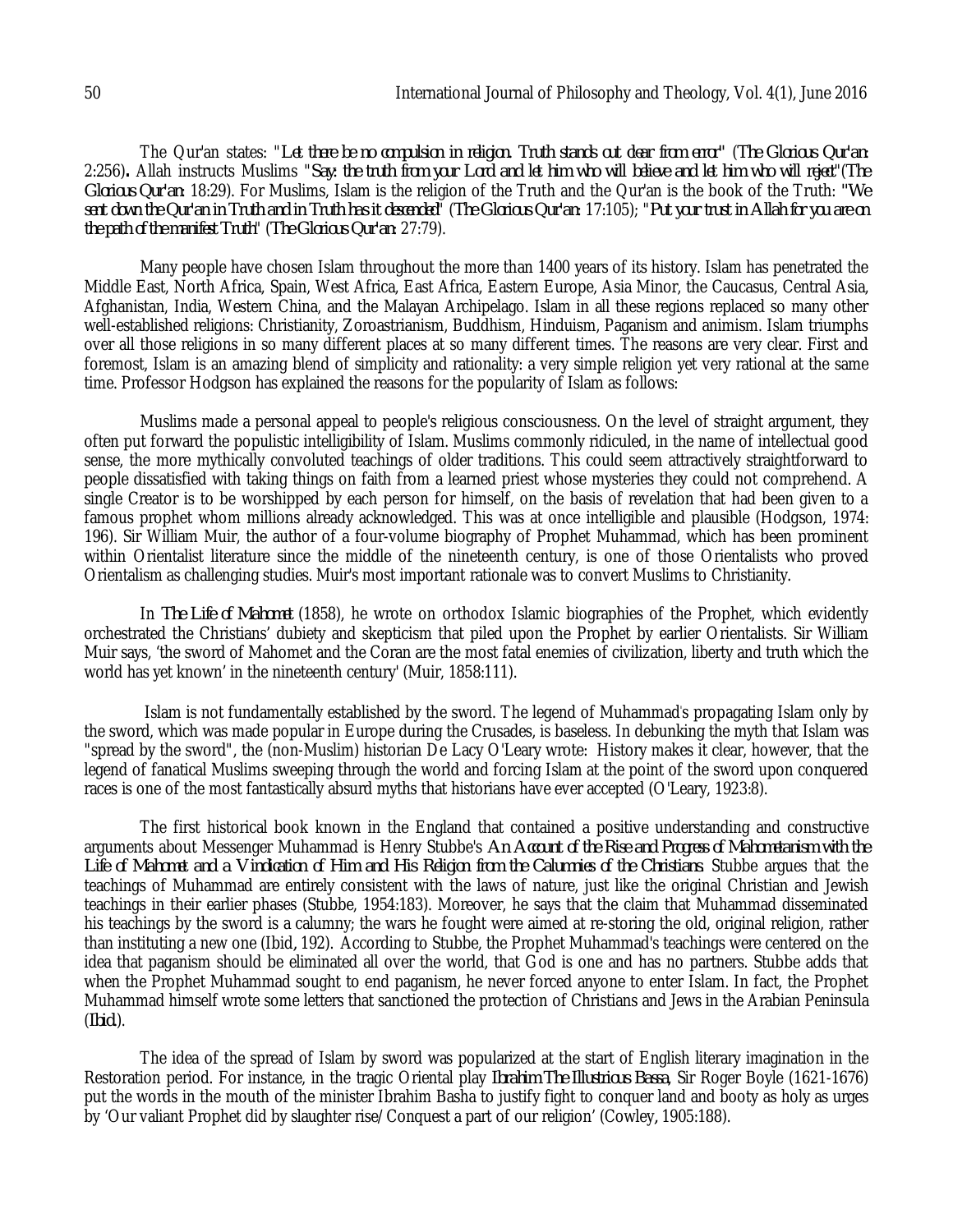They try to stick the European image of Muhammad as created his power among Arabs with sword in one hand and Qur'an in the other.In *Count Julian: A Tragedy* (1812), Walter Savage Landor vividly says:

We, whom the prophet sends over many lands, Love none above another, Heaven assign Their fields and harvests to our valiant swords, And it's enough – we love while we enjoy. (I, iv: 26-29)

Washington Irving went a step further. He printed on the title page of one of his books an imaginary painting of the Prophet with a sword in one hand and the Qur'an in the other (Welby, 1928:170). Muhammad was obviously innocent. He took up the sword only in self-defense and only when oppression became unbearable:

In the beginning, the Prophet's enemies made life difficult for him and his followers. Therefore, the Prophet asked his followers to leave their homes and migrate to Medina. He preferred migration to fighting his own people, but when oppression went beyond the pale of tolerance, he took up his sword in self-defense. Those who believe religion can be spread by force are fools who know neither the ways of religion nor the ways of the world. They are proud of this belief because they are a long, long way away from the Truth (Irving, 1868:275).

Prophet Muhammad was considered to be the Anti-Christ; a false prophet; a nationalistic charlatan a bombastic egotist; a tyrant; and a sensualist, among other things. Islam, the religion, was seen as nothing more than an aberration--a heresy--of Christianity; it was viewed as the "religion of the sword", and was insultingly termed "Mohammedanism". Unable to accept Islam, the Christians became downright hostile. In their verbal assaults, the Church leaders made full use of techniques such as bias and distortion, misrepresentation, inventing details in order to attack them, etc.

Time has not made things better, unfortunately; the time of the Crusades is long gone, but Christians still cannot accept Islam. For many modern Christians, however, a new approach is being taken to what they consider "the menace" of Islam. Some Orientalists like Muir and Zwemer established their argument of the spread of Islam as a product of violence and force strategy with diffusion to the divine reality that a very poor and illiterate Arab messenger of God became successful in his mission of Prophet hood. The statement of Sir Valentine Chirol is argumentative. He believes that "Islam has always relied on the sword and for thirteen hundred years" <sup>18</sup> the term 'Mahomet' became a bogy to the people of Europe, used by mothers to frighten disobedient children. Moreover, Lawrence E. Browne states that "Incidentally these well-established facts dispose of the idea so widely fostered in Christian writings that the Muslims, wherever they went, forced people to accept Islam at the point of the sword" (Browne, 1944: 00). The statements of Sir William Muir's *Life of Mahomet* can be read in the context of fear of Christian faith. Muir comments about the Prophet's use of the sword as the inevitable penalty for the denial of Islam is against the civilization history of liberty. This attitude of identifying Islam as a code of distrust and violence is obstinately irrational, anti- religious, and evangelic.

The reason behind the offensive presentation and the mentality of the Western men of letters make so many untrue allegations about Prophet Muhammad and Islam, is because most Westerners often perceived Islam as a rival religion. So, in order to maintain Islam phobia, many leading writers started denigration campaigns against Islam and Prophet Muhammad, claiming that Islam was an extremist religion that had nothing to do with Allah's word. The trend which is generally known as Orientalism is but one aspect of Western distortions of Muhammad. K.S. Ramakrishna Rao says that "the theory of Islam and sword, for instance, is not heard now in any quarter worth the name. The principle of Islam, there is no compulsion in religion, is well known" (Rao, 1989:4). Karen Armstrong, a Catholic nun turned Christian theologian remarks that hostility towards Islam in the West is part of the West value system (1992: 42). For Thomas Carlyle, the sword cannot make a faith. Carlyle modified his ideal portrait of the Arabian Prophet in his lecture on the *Hero as Poet,* (2001: 103-4). The famous historian, Thomas Carlyle, in his book "Heroes and Hero worship", refers to this misconception about the spread of Islam:

 $\overline{\phantom{a}}$ 

<sup>18</sup> See *Foreign Affairs,* Vol. I, No. 3, (Mar. 15, 1923).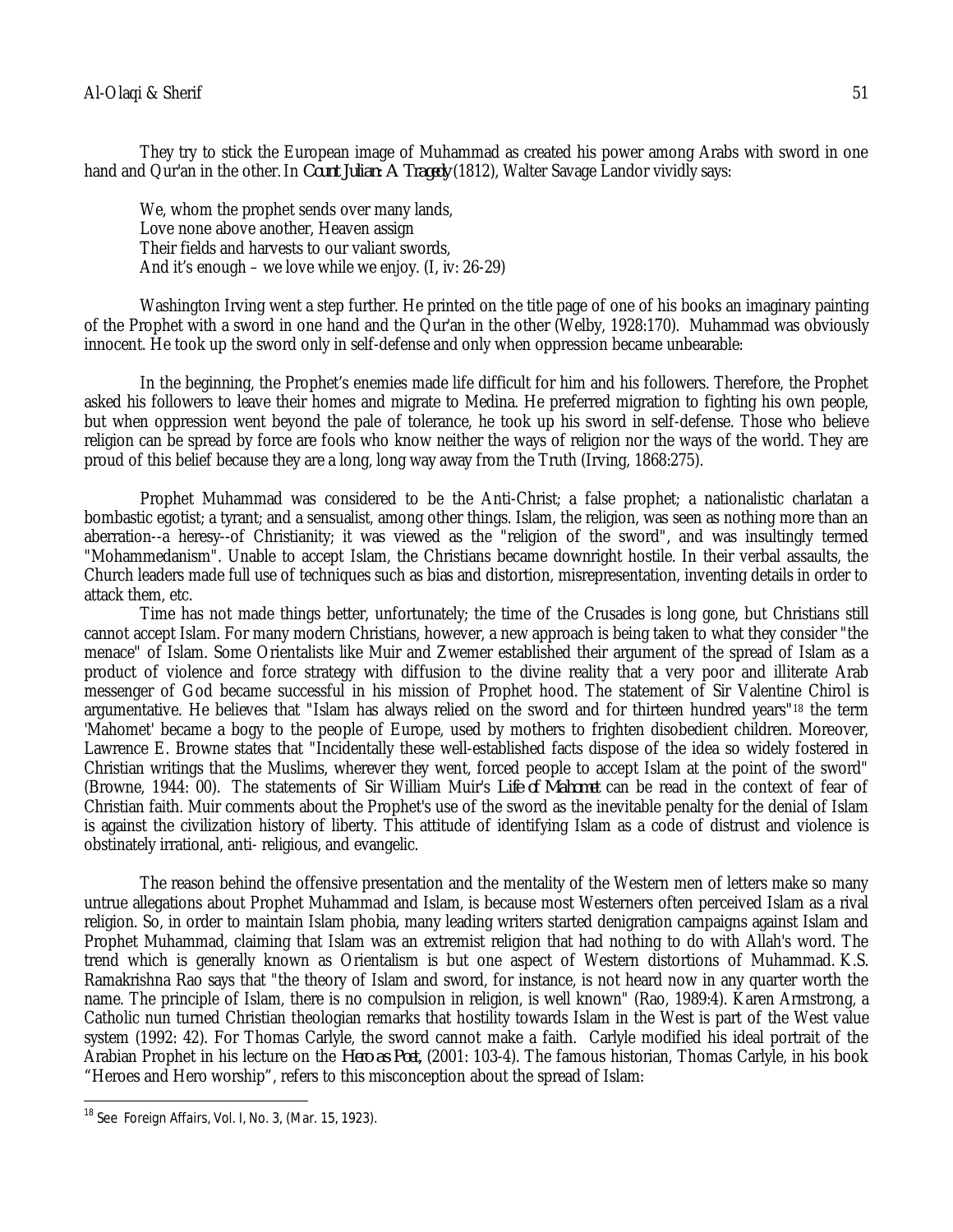"The sword indeed, but exactly where will you get your sword? Every new opinion, at its starting up is exactly in a minority of one particular"(Carlyle, 2001: 115). Islam is for sure against war, but when war imposes itself upon you and there is no way out of it, but to eliminate evil and tyrannical forces. Western scholars denounced Islam as a blasphemous faith and it's Prophet Muhammad as the Great Pretender, who had founded a violent religion of the sword in order to conquer the world.

#### **Conclusion**

The West is still unprepared to understand the term 'prophet' for Muhammad. Like Professor Forward, many Christian writers prefer not to use this title 'prophet' for Muhammad. As Forward remarks, "Christians deceive themselves when they think that, by calling Muhammad a prophet, they mean the same or even a comparable thing" (Forward, 1997: 120). Therefore, Jomier and Forward, unlike the other contemporary writers such as Watt, Küng, Cragg, and Kerr, regard Prophet Muhammad as a political and religious genius without assigning him the term 'prophet'. Although these attempts by Jomier and Forward seem an honest Christian response to the question of Muhammad's status, they do not contribute to the understanding of Muhammad's religious and spiritual vision (Armstrong, 1992: 14). For many Western scholars, the concept of Prophethood should not include political and religious instruments in the reform of a nation which is in Islam. Though the artwork bears no resemblance to Muhammad, it reinforces long-held stereotypes of Muhammad as an intolerant conqueror. The Orientalist Thomas Arnold defuses in *The Preaching of Islam*, the use the legend that Islam was spread by the sword. He sets up his argument that Islam spread by means of peaceful preaching, free from any use of force. M.K. Gandhi says, "I became more than ever convinced that it was not the sword that won a place for Islam in those days in the scheme of life.

It was rigid simplicity, the utter self-effacement of the Prophet (Muhammad), the scrupulous regard for his pledges, his intense devotion to his friends and followers, his intrepidity, his fearlessness, his absolute trust in God and in his own mission. These and not the sword carried everything before them and surmounted every trouble" (*Young India*, September 23, 1924).

One of the widespread stereotypes about Prophet Muhammad is to view him as a virtuous man who bestowed his life to save his community, the pagans of the Arabian Peninsula, from their wretched lifestyle by claiming Prophet hood. This view, while appearing innocent at first glance, critically overlooks his lifetime achievements and his impact on the history of humanity. Watt comments that 'none of the great figures of history is so poorly appreciated in the West as Muhammad' (Watt, 1953: 52). Islam will have a difficult time being seen in anything but an unfavorable light in the West. The presumed confrontation between Islam and the West, already revitalized by Huntington's "clash of civilizations" hypothesis, was thrown into full relief after the tragic and deplorable attacks on New York and Washington. The modern language of violence, militancy, terrorism, and fundamentalism, used disproportionately to construct a belligerent image of Islam as the 'other', goes back to the early medieval perceptions of Islam as the religion of the sword. Today fastest spreading religion in America is Islam. After the 9/11 terrorist attacks an estimated 20,000 Americans have embraced Islam. Islam is the fastest growing religion in the world and by 2025 it will be largest religion in the world, as one out of three will be a Muslim. Therefore, understanding Prophet Muhammad (PBUH) would correct the wrong ideas and introduce the religion of Islam with its priceless values and attitudes to the non-Muslims.

#### **Acknowledgement**

This project was funded by the Deanship of Scientific Research (DSR), King Abdulaziz University, Jeddah, under grant No. (101/857/1432). The authors, therefore, acknowledges with thanks DSR technical and financial support.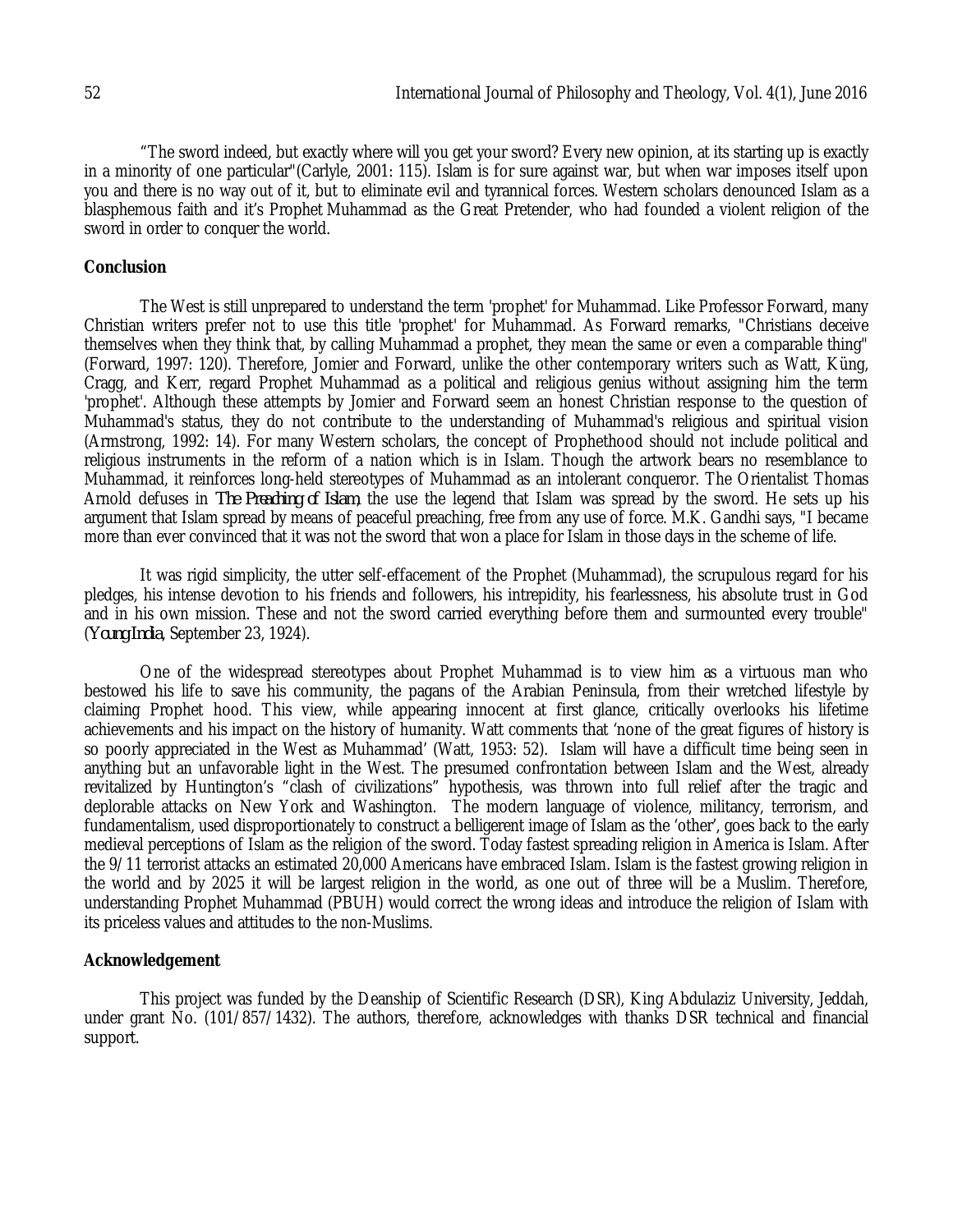#### **References**

- Aboul-Enein, Youssef H & Zuhur, Sherifa. (2004*) Islamic Rulings on Warfare.* Monograph. Strategic Studies Institute. Carlisle: U.S. Army War College.
- Abulafia, David (ed.) *The Arab Influence in Medieval Europe* (Beirut: Ithaca Press, 1994).
- Al-Bokhari, M. *Sharah Fatah Al-Bary; Saheh Al-Bokhari* (Egypt, Dar Al-Nahdha, 1991).
- Al-Ghazali, M. A. (1975). *Ihya Ullum Al-Dean* (Tunisia: Dar Alkootab Alwatania).
- Ali, Abdullah Yusuf, (trans.) *The Glorious Qur'an* (AL-Madina: Mujama King Fahd, 1997).
- Ali,Ameer. (1965) *The Spirit of lslam* (London: Methuen).
- Ali, Moulavi Cheragh. (1977) *A Critical Exposition of the Popular jihad,* Karachi: Karimsons.
- Ali, Muhammad. *The Religion of Islam* (Cairo: The Arab Writer Publishers and Printers, n.d.).
- Armstrong, Karen. (1992). *Muhammad: A Western Attempt to Understand Islam*, London: Victor Gollancz Ltd.
- Arnold, Sir Thomas Walker (1896). *The preaching of Islam: a history of the propagation of the Muslim faith.* Westminster: A. Constable and co..
- Beckingham, C.F. *Between Islam and Christendom Travellers, Facts and Legends in The Middle Ages and the Renaissance* (London: Variorum Reprints, 1983).
- Burton, Robert. *Personal Narrative Pilgrimage to Meccah and Madina* (London: 1893).
- Burton, Richard (1884). *The Book of the Sword*, London, Chatto and Windus
- Bennett, Clinton *In search of Muhammad*. Continuum International Publishing Group. (1998).
- Blair, John C. (1925). *The Sources of Islam: An Inquiry Into The Sources Of The Faith And Practice Of the Mohammedan Religion*, The Christian Literature Society For India, Madras, Allahabad, Rangoon, Colombo.
- Browne, Lawrence E. (1944*), The Prospects of Islam*, London.
- Bush, George (1837), *The life of Mohammed; founder of the religion of Islam, and of the empire of the Saracens*, Harper and Brothers, No. 82 Cliff Street, New York, NY.
- Carlyle, Thomas. (2001) *On Heroes, Hero-Worship, and the Heroic in History* (A Penn State Electronic Classic Series Publications.
- Calverley, E. E. (1925). *Worship in Islam*, India, Madras.
- Charles M. Doughty (1888) *Arabia Deserts,* London: Jonathan Cape.
- Chew, Samuel C. (1937). *The Crescent and The Rose: Islam and England During the Renaissance* (New York: Oxford University Press.
- Cowley*,* Abraham*.* (1905). *Poems of Abraham Cowley*, Cambridge, UP.
- Crone, Patricia.( 1987) Encyclopedia of the Quran, War article.
- Daniel, Norman. (1966). *Islam and The West: The Making of An Image*, Edinburgh: Edinburgh University Press.
- Donner, Fred. (1981). *The Early Islamic Conquests*. Princeton Univ Press.
- Forward, Martin. (1997). *Muhammad: A Short Biography,* Oxford: Oneworld.
- Gulam, Hyder. 'ISLAM, LAW AND WAR' *University New England Law Journal*. (2006) 3:188- 209
- Hastings, James ed., (1951). *Encyclopedia of Religion and Ethics*, New York: Scribner.
- Hitti, Philip Khuri. (1916) (translation) *The Origins of the Islamic State* by Ahmad ibn Yahyá al-Balādhurī, New York.
- Hodgson, M. G. S. (1974). *The Venture of Islam*, 3 vols. Chicago.
- Ibn Hisham, M. Ishaq, *Sira Al-Rasul*, (Eygpt, Al-Ryan, 1990).
- Ibn Kathir, *al-Bidaayah wa an-Nihaayah*, Vol. II, (Eygpt, Al-Ryan, 1993).
- Ibn Taymiyah, Shaykh al-Islam. (2005). Majmoo' al-Fataawa, ed. Anwar Albaz & A'amer Aljazar, Egypt, Dar-Alwafa'a.
- Irving, Washington (1868). *Mahomet and His Successors*, Vols. II (New York: G.P. Putman's Sons.
- Kemal-ud-Din, Khwajah (1924). *India in the Balance,* India: Madras.
- Khadduri, Majid. (1955) *War and Peace in the Law of Islam*. Baltimore: Johns Hopkins University Press.
- Klein, F. A. (1985). *The Religion of Islam*. Taylor & Francis Ltd.
- Lane, Edward William (1877). *Arabic-English Lexicon Dictionary,* London: Williams and Norgate.
- Lane, Edward (1869). *Manners and Customs of the Modern Egyptians* London, Dent.
- Lewis, Bernard*.* (1984) *The Arabs in History*, London.
- Margoliouth, D.S. (1905), *Mohammed and The Rise of Islam*, G. P. Putnam's Sons, London, England.